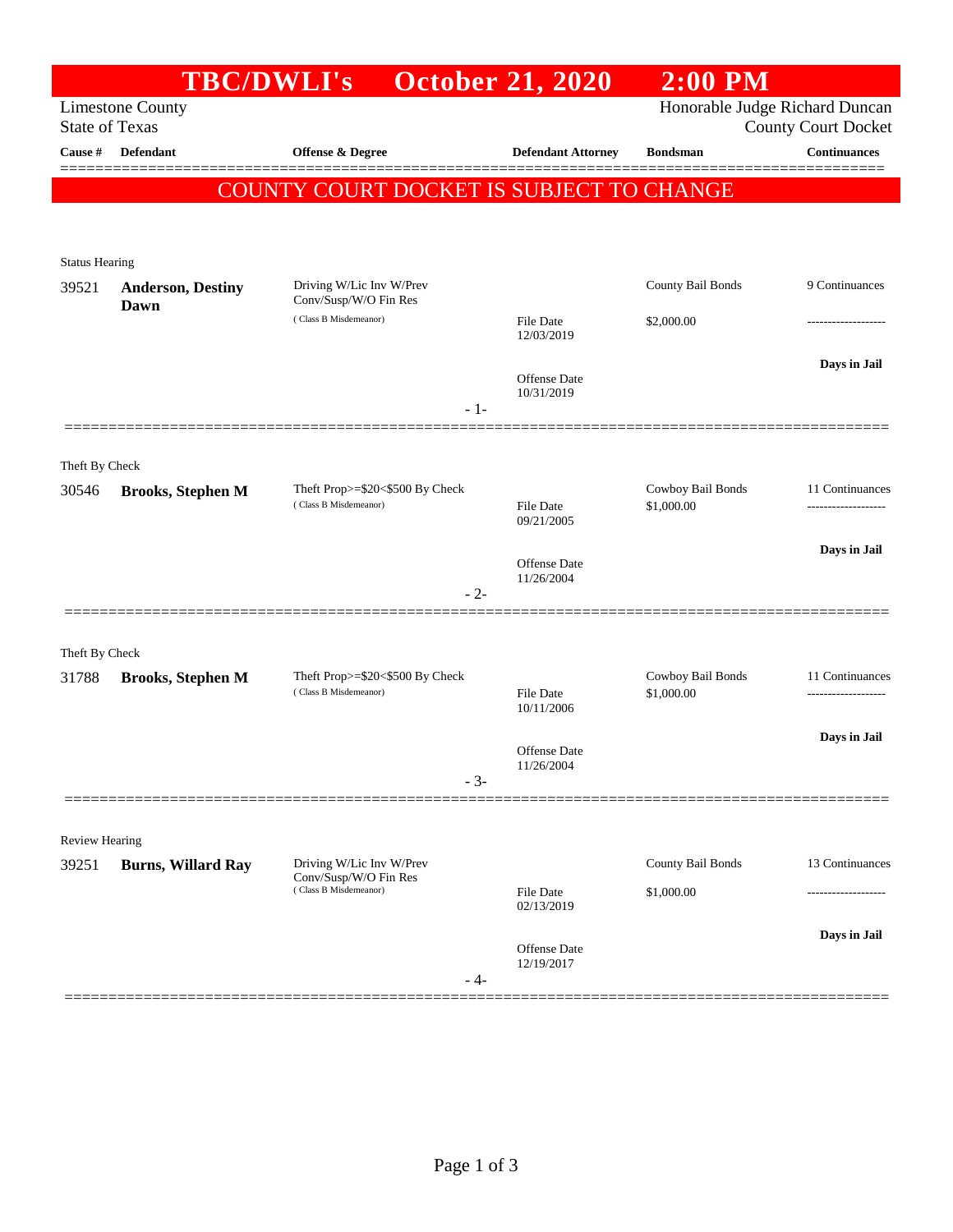|                                                                                    | <b>TBC/DWLI's</b>                        |                                                          | <b>October 21, 2020</b>           | $2:00$ PM            |                                                   |  |  |  |  |
|------------------------------------------------------------------------------------|------------------------------------------|----------------------------------------------------------|-----------------------------------|----------------------|---------------------------------------------------|--|--|--|--|
| Honorable Judge Richard Duncan<br><b>Limestone County</b><br><b>State of Texas</b> |                                          |                                                          |                                   |                      |                                                   |  |  |  |  |
| Cause #                                                                            | <b>Defendant</b>                         | <b>Offense &amp; Degree</b>                              | <b>Defendant Attorney</b>         | <b>Bondsman</b>      | <b>County Court Docket</b><br><b>Continuances</b> |  |  |  |  |
|                                                                                    |                                          |                                                          |                                   |                      |                                                   |  |  |  |  |
|                                                                                    | COUNTY COURT DOCKET IS SUBJECT TO CHANGE |                                                          |                                   |                      |                                                   |  |  |  |  |
|                                                                                    |                                          |                                                          |                                   |                      |                                                   |  |  |  |  |
| Theft By Check                                                                     |                                          |                                                          |                                   |                      |                                                   |  |  |  |  |
| 39484                                                                              | <b>Hall, Michael Anthony</b>             | Theft Prop $>=$ \$750 < \$2,500<br>(Class A Misdemeanor) |                                   | Freebird Bail Bonds  | 11 Continuances                                   |  |  |  |  |
|                                                                                    |                                          |                                                          | <b>File Date</b><br>10/01/2019    | \$1,000.00           |                                                   |  |  |  |  |
|                                                                                    |                                          |                                                          | Offense Date                      |                      | Days in Jail                                      |  |  |  |  |
|                                                                                    |                                          |                                                          | 12/03/2018                        |                      |                                                   |  |  |  |  |
|                                                                                    |                                          |                                                          | $-5-$                             |                      |                                                   |  |  |  |  |
| Theft By Check                                                                     |                                          |                                                          |                                   |                      |                                                   |  |  |  |  |
| 39485                                                                              | <b>Hall, Michael Anthony</b>             | Theft Prop $>=$ \$100 $<$ \$750                          |                                   | Freebird Bail Bonds  | 11 Continuances                                   |  |  |  |  |
|                                                                                    |                                          | (Class B Misdemeanor)                                    | <b>File Date</b><br>10/01/2019    | \$1,000.00           | ----------------                                  |  |  |  |  |
|                                                                                    |                                          |                                                          |                                   |                      | Days in Jail                                      |  |  |  |  |
|                                                                                    |                                          |                                                          | Offense Date<br>11/29/2018        |                      |                                                   |  |  |  |  |
|                                                                                    |                                          |                                                          | $-6-$                             |                      |                                                   |  |  |  |  |
|                                                                                    |                                          |                                                          |                                   |                      |                                                   |  |  |  |  |
| <b>Review Hearing</b>                                                              |                                          | Driving W/Lic Inv W/Prev                                 |                                   | Chase Chapman's Bail | 4 Continuances                                    |  |  |  |  |
| 38564                                                                              | <b>Hamilton</b> , Jeremy<br><b>Scott</b> | Conv/Susp/W/O Fin Res                                    |                                   | <b>Bonds</b>         |                                                   |  |  |  |  |
|                                                                                    |                                          | (Class B Misdemeanor)                                    | <b>File Date</b><br>07/10/2017    | \$2,000.00           |                                                   |  |  |  |  |
|                                                                                    |                                          |                                                          |                                   |                      | Days in Jail                                      |  |  |  |  |
|                                                                                    |                                          |                                                          | <b>Offense</b> Date<br>05/16/2017 |                      |                                                   |  |  |  |  |
|                                                                                    |                                          |                                                          | $-7-$                             |                      |                                                   |  |  |  |  |
|                                                                                    |                                          |                                                          |                                   |                      |                                                   |  |  |  |  |
| Theft By Check<br>37680                                                            | Lynch, Clayton                           | Theft Prop>=\$500<\$1,500                                |                                   | County Bail Bonds    | 28 Continuances                                   |  |  |  |  |
|                                                                                    |                                          | (Class A Misdemeanor)                                    | <b>File Date</b><br>10/16/2015    | \$1,000.00           |                                                   |  |  |  |  |
|                                                                                    |                                          |                                                          |                                   |                      | Days in Jail                                      |  |  |  |  |
|                                                                                    |                                          |                                                          | Offense Date<br>01/22/2015        |                      |                                                   |  |  |  |  |
|                                                                                    |                                          |                                                          | $-8-$                             |                      |                                                   |  |  |  |  |
|                                                                                    |                                          |                                                          |                                   |                      |                                                   |  |  |  |  |